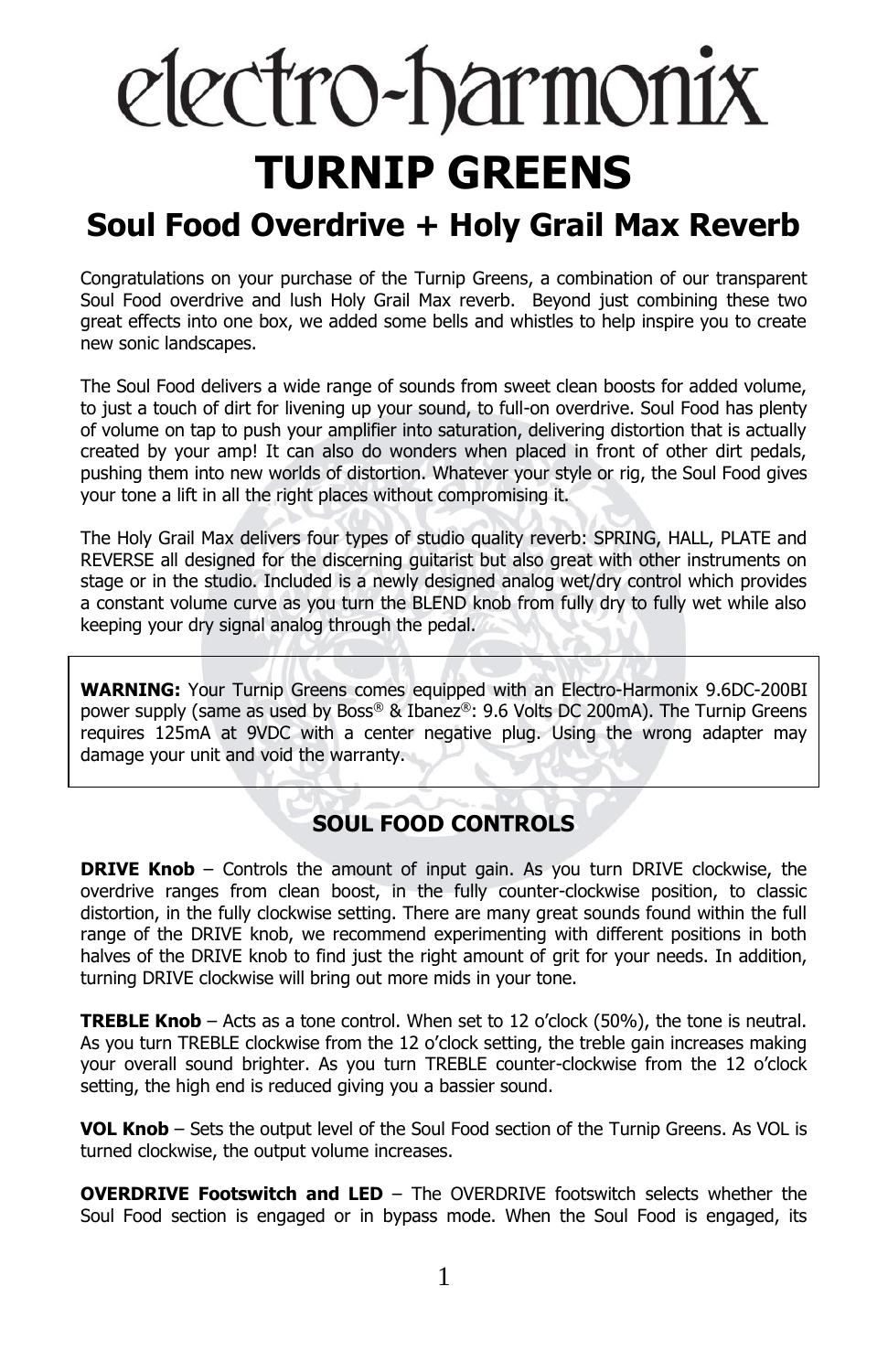corresponding LED is lit. An internal Bypass Mode switch is included to select between True Bypass and Buffered Bypass. See below for more information on the internal switch.

### **HOLY GRAIL MAX CONTROLS**

**REVERB Switch Knob** – This rotary switch chooses the reverb mode. Clockwise, the modes are SPRING, HALL, PLATE and REVERSE.

**TIME Knob** – Adjusts the decay time, or reverb length/size, for the SPRING, HALL and PLATE reverbs. In REVERSE mode, the TIME knob sets the length of time between striking a note and the reverb fade-in. While in PLATE mode, when TIME is set to its maximum position, the reverb decay is over 30 seconds creating a lush reverb wash with each new note.

**BLEND Knob** – Controls the wet/dry mix from 100% Dry (counter-clockwise position) to 100% Wet (clockwise position). As the BLEND knob is turned, the overall output volume remains nearly constant. Your Dry signal remains analog from input to output through the Holy Grail Max section of the Turnip Greens.

**REVERB Footswitch and LED** – The REVERB footswitch selects whether the Holy Grail Max is engaged or in True Bypass mode. When the effect is engaged, its corresponding LED is lit.

**EFFECT ORDER Switch –** This toggle switch, located in the middle of the Turnip Greens, selects which effect is first in the signal chain. With the switch to the right, the signal chain is OD  $\rightarrow$  Reverb, which produces a sound most players are used to – their boosted tone with some added reverb. With the switch to the left, the signal chain is Reverb  $\rightarrow$  OD, which produces a slightly different and interesting sound. Now the reverb is being boosted by the overdrive which, when used in conjunction with pedals in the effects loop, can create some very lush textures.

**INPUT Jack** – This 1/4" jack is the audio input for the Turnip Greens. The input impedance is  $1M<sub>\Omega</sub>$ .

**OUTPUT Jack** – This ¼" jack is the audio output from the Turnip Greens. The output impedance ranges from  $500\Omega$  to 3.3k $\Omega$ .

**SEND Jack –** This ¼" jack can be used to put effects in the signal path between the Soul Food and Holy Grail Max to expand its sonic capabilities. This output can also be used to split your signal to a separate effects chain or amplifier input.

**RETURN Jack –** This ¼" jack must be used in conjunction with the SEND jack. Connect this jack to the output of the effect(s) in the loop.

**Internal Bypass Mode Switch** – If you remove the Turnip Greens' bottom cover, you will see a small switch on the board that holds the footswitch for the Soul Food. It is located in the bottom-left area of the pedal, below the INPUT jack. Above the switch is the label TRUE BYPASS and below the switch is the label BUFFERED.

When the switch is set to TRUE BYPASS, its upper position, bypass for the Soul Food section will be True Bypass. When the switch is set to BUFFERED, its lower position, bypass will be the Soul Food's Buffered Bypass. The switch is normally set to BUFFERED in the factory.

In True Bypass mode, when the Turnip Greens is set to bypass, the INPUT jack is connected directly to the AMP jack and nothing else. In Buffered Bypass mode, the bypass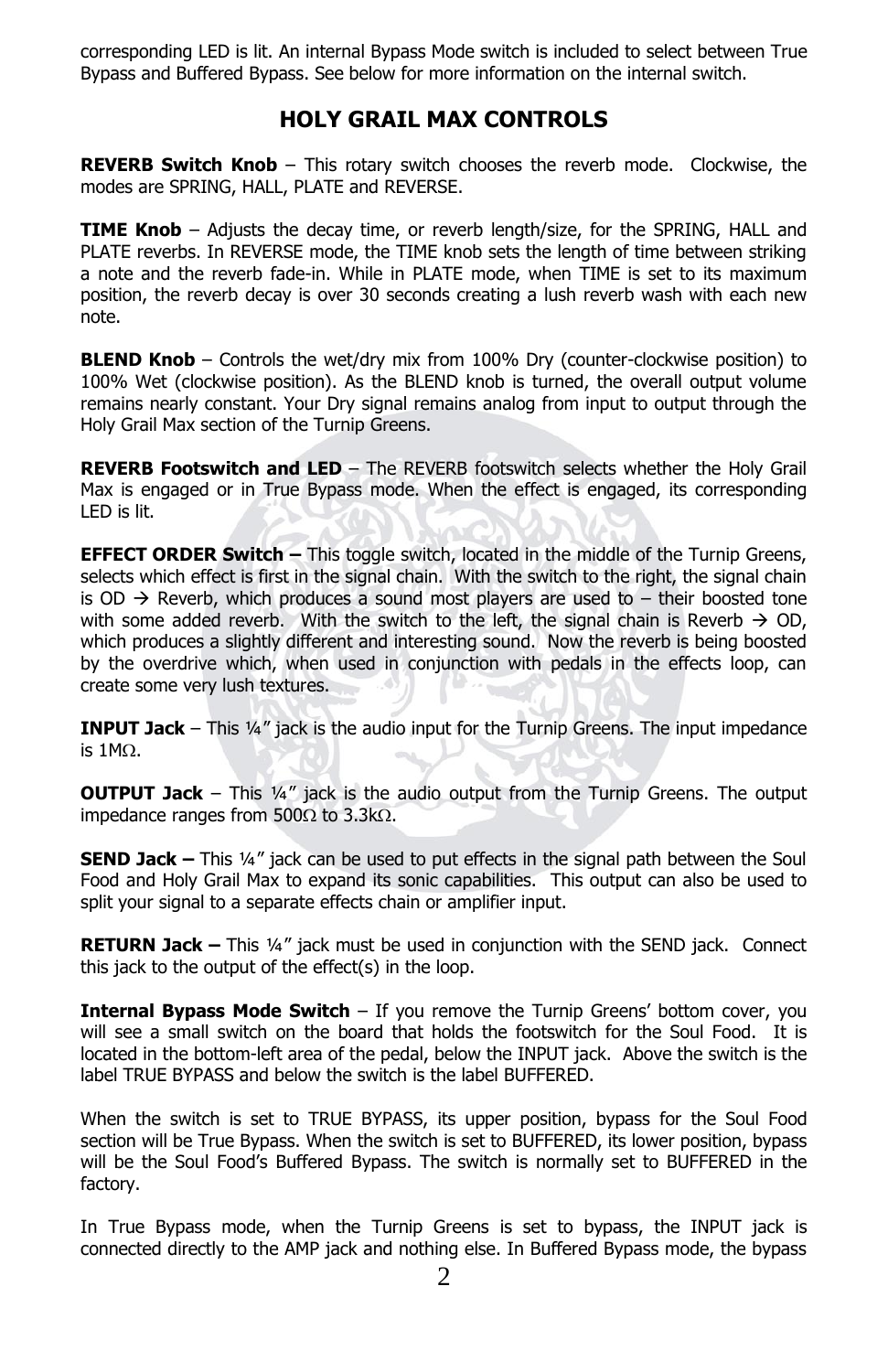signal passes through a high quality buffer circuit before it is output from the OUTPUT jack. The buffer circuit requires power to hear your instrument in bypass mode.

**9V Power Jack** – Plug the output of the supplied AC adapter into the 9V power jack located at the top of the Turnip Greens. The Turnip Greens draws 125mA at 9VDC with a center negative plug. The Turnip Greens accepts Boss® and Ibanez® style AC Adapters.

## **REVERB DESCRIPTIONS**

**SPRING** – Spring Reverb is a simulation of the spring reverb found in many classic guitar amps. In SPRING mode, the TIME knob controls both the size of the springs and the overall decay time. As you turn the TIME knob clockwise, the spring reverb gets bigger and longer.

**HALL** – is a simulation of the reverberations heard in large spaces such as a concert hall or cathedral. In HALL mode, the TIME knob controls the decay time of the reverb. As you turn TIME clockwise, the reverb time increases creating a larger reverberant space. Using the TIME control you can obtain reverb spaces ranging from a room to a large hall.

**PLATE** – is an emulation of a metal plate reverb commonly found in high end recording studios during the 1960s and '70s. The Plate reverb is a very smooth, tonally balanced sounding reverb that sounds great on many different instruments, especially vocals. Turn the TIME knob clockwise to increase the decay time of the PLATE reverb. When TIME is maxed, the PLATE reverb creates a very long reverb decay; holding each note for over 30 seconds.

**REVERSE** – Reverse Reverb is an emulation of the reverse reverb trick commonly performed in studios, where a note's reverb fades-in, in reverse of course, before the note is actually struck. The HG Max works in real time and cannot create backwards reverb for a note before it is actually played so the REVERSE reverb in the HG Max will create reverse reverb after the note is sounded. The length of time between playing a note and hearing the reverse reverb completely fade-in is set by the TIME knob. The further you turn TIME clockwise, the longer the note will take to fade-in. For short TIME settings, the REVERSE mode can sound like a slap-back echo.

## **REMOVING BOTTOM COVER**

To flip the internal Bypass Mode switch, you must remove the 4 screws on the bottom of the Turnip Greens. Once the screws are removed, you can take off the bottom plate and adjust the switch. Please do not touch the circuit board while the bottom plate is off or you risk damaging a component.